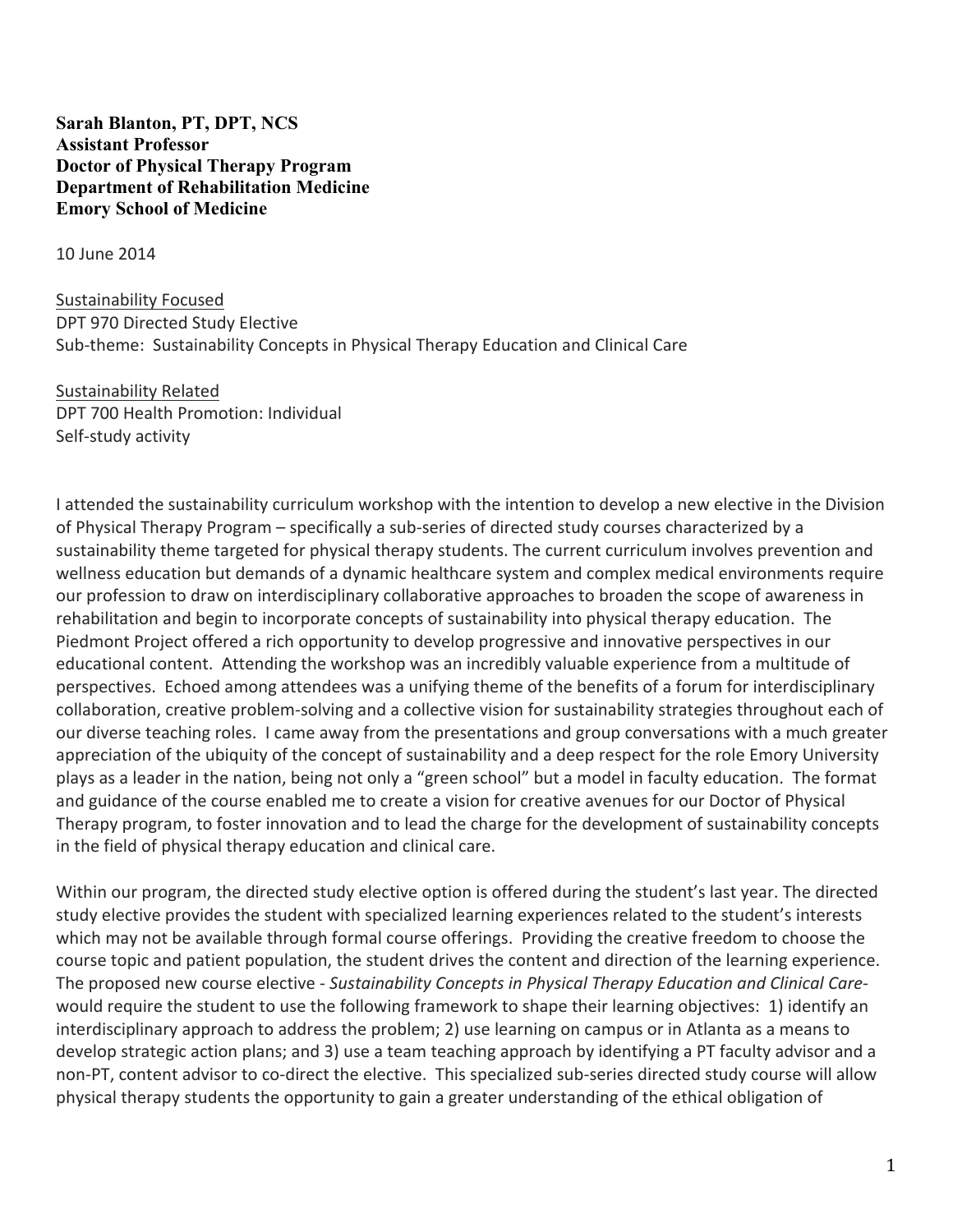sustainability and consequently how this perspective can transform the traditional role of a physical therapist into facilitating a multidimensional approach to public health and wellness.

A unique aspect of this course involves the role of students in the initiation, development and sustainability of the content and outcomes. The actual creation of the course *Directed Study Sub-theme: Sustainability Concepts in Physical Therapy Education and Clinical Care,* along with the outline and objectives, was the product of a graduate student's directed study elective (Carmen Wurtz, SPT). She assisted in the proposal writing, researched initial readings for the class, assisted in the development of a course website and will submit an abstract describing her work in collaboration with her advisor (Dr. Blanton) for presentation at a Physical Therapy regional or national conference. Collaborating with consultants from Emory Digital Scholars Center, a Wordpress/Scholarblog website will be developed to house the sub-themed directed study elective course materials, suggested and required readings, resource links for sustainability information, and the project outcomes from each student participating in the directed study. In support of the Emory Open Education Initiative, we will encourage the use of open educational resources (OERs) and library materials to support student learning in the course. Students will be required to identify and address strategies to support sustainability on four levels: 1) individually, 2) within DPT curriculum/program activities, 3) professionally (either in a clinic setting or broadly across PT profession, and 4) on civic/community level. The primary focus of their project will be related to sustainability and PT and the student will identify the method of dissemination of their project (manuscript submission, poster presentation or faculty presentation). Additionally, each student will be required to write a narrative reflection paper describing the impact of this course participation on their perspectives and actions related to these various levels of engagement. In the spirit of sustainability, students are encouraged to "leave the course better than you found it", continually building upon content, vision and resources for the next set of students.

Understanding that a directed study elective is not designed for inclusion of all students, we have provided an additional opportunity for introduction of sustainability concepts during the first semester coursework. All students are required to take "DPT 700 Health Promotion: Individual". In this course, we have created a selfstudy exercise in which components of the directed study outline will be presented to the students so that they may: 1) gain a working definition and understanding of sustainability and how these concepts relate to healthcare, 2) become aware of the Sustainability Vision for Emory University, and 3) perform a selfassessment of their own sustainability practices on an individual level and DPT program or community level.

Finally, the class of 2017 has been officially declared the "first Green DPT class" and will form a student sustainability committee to help spearhead and organize projects as well as be liaisons with the faculty regarding student developed initiatives.

Ultimately, the goal of these courses is to broaden understanding of the concepts of sustainability in the physical therapy profession, create a rich breeding ground for innovative ideas to implement sustainability strategies locally and globally and provide opportunities for interdisciplinary collaboration to implement these strategies.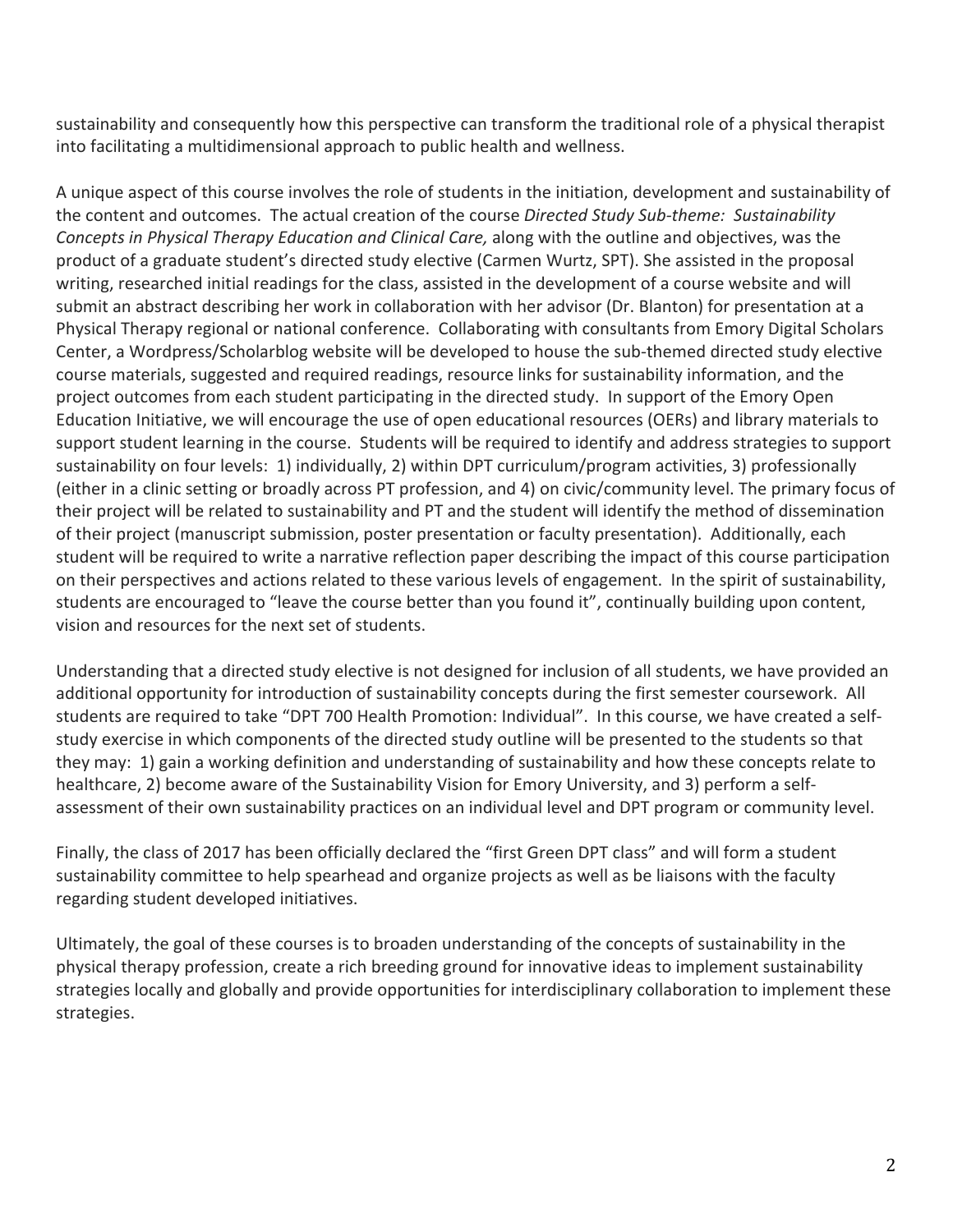#### **EMORY UNIVERSITY DOCTOR OF PHYSICAL THERAPY**

### **COURSE SYLLABUS**

#### **COURSE NUMBER AND TITLE:**

DPT 700 Directed Study: Sustainability Concepts in Physical Therapy Education and Clinical Care

## **DESCRIPTION OF DIRECTED STUDY**

Directed study provides the student with specialized learning experiences related to the student's program, which are not available through formal course offerings. In that way, directed study complements course work rather than replacing or substituting for course work. The directed study should be completed in one semester the same as any other course.

Directed Study is planned, implemented and evaluated by the student and an appropriate advisor (may be physical therapy or non-physical therapy faculty).

## **DESCRIPTION OF DIRECTED STUDY, SUB-THEME: HEALTH AND SUSTAINABILITY**

Voted the "Best Higher Education Institution – Green Schools" in 2013 by the national Center for Green Schools, Emory University has identified sustainability as one of its top priorities. "Sustainability is defined as meeting the needs of the present generation without compromising the needs of future generations." Overarching goals to help restore the global eco-system, foster healthy living and reduce the university's impact on the local environment drive the multiple sustainability focused initiatives across campus. Leading the nation in faculty education and development, Emory's Piedmont Project offers cross-disciplinary workshops to foster sustainability themes throughout university curricula which led to the development of this sub-themed directed study addressing sustainability concepts in physical therapy. The structure of the course supports a deeper understanding of health "within the context of social and ecological environments to encourage a holistic and person-centered approach in clinical practice." The ultimate goal of this course is to empower students to develop their own course of study involving health and sustainability that contributes to Emory's commitment to positive transformation in the world.

Sustainability Concepts in Physical Therapy Education and Clinical Care Directed Study Course Elective will require interdisciplinary approaches and engaged learning on campus. The student is given the creative freedom to choose what population and which facets of interdisciplinary teams to incorporate when developing a program that incorporates sustainability with guidance from a physical therapy faculty advisor and non-physical therapy faculty advisor.

The student will explore the role and importance of physical therapy in healthcare and sustainability. The course will guide the student on how to address sustainability on four levels: 1) individually, 2) within DPT curriculum/program activities, 3) professionally (either in a clinic setting or broadly across PT profession, and 4) on civic/community level. The primary project focus will be related to a student-identified topic of sustainability and how it is pertinent to PT. The student will choose the method of dissemination of their project (manuscript submission, poster presentation or faculty presentation). Additionally, each student will be required to write a narrative reflection paper describing the impact of this course, specifically how their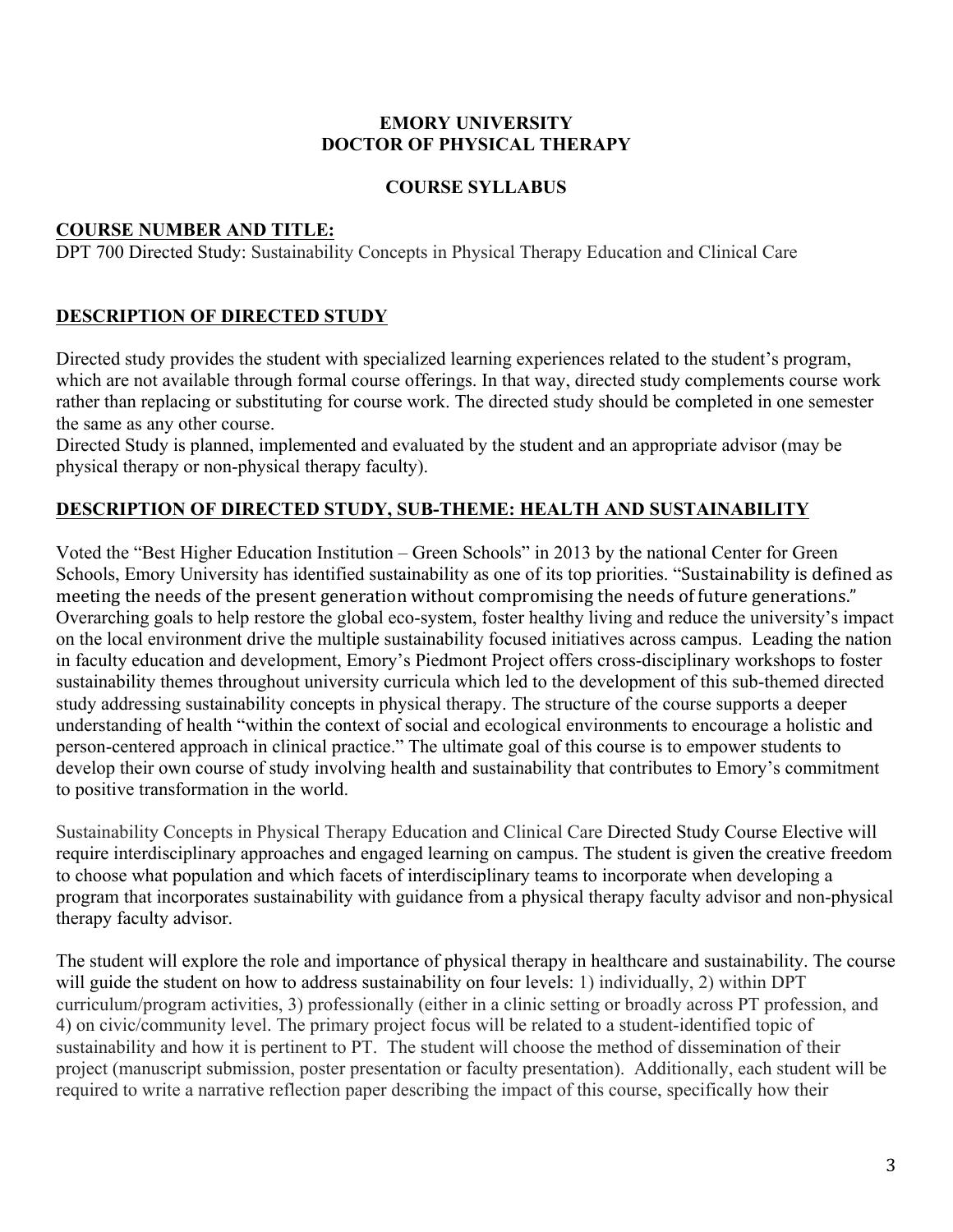perspectives and actions related to these various levels of engagement have changed or evolved. In the spirit of sustainability, students are encouraged to "leave the course better than you found it", continually building upon content, vision and resources for the next set of students.

The directed study course will provide physical therapy students the opportunity to see the ethical obligation of how sustainability can transform the traditional role of a physical therapist into facilitating a multidimensional approach to public health and wellness.

# **PROCEDURE**

The steps to be followed by the student in undertaking a Directed Study are as follows:

- A. Prior to enrollment in the Course:
	- 1. Identify an area of study of interest related to your program of study.
	- 2. Determine objectives you wish to accomplish through the study.
	- 3. Make certain no courses are being offered through which the objectives could be accomplished.
	- 4. Consult your faculty advisor
		- i. Regarding feasibility of the study
		- ii. For suggestions for a Directed Study Advisor (only if the advisor is not on faculty)
	- 5. Faculty advisor will make arrangements for initial contact with the potential directed study advisor in consultation with the clinical education coordinator if necessary.
	- 6. Finalize the directed study objectives, the study plan, and the number of credits, with the approval of the directed study advisor.
	- 7. Submit two typewritten copies of the directed study proposal to the directed study advisor, if that person is an in-house faculty member.
	- 8. The directed study advisor and/or the student presents the proposal to the Associate Director for review.
- B. Enroll (performed by the Administrative Assistant)
- C. Conduct the Directed Study as planned
- D. Evaluation- Submit a final written report to the directed study advisor no later than one week after the end of the directed study. Use the format for FINAL WRITTEN REPORT OF DIRECTED STUDY for necessary inclusions in the report. Any products of the Directed Study should be included. All materials should be in duplicate. If the directed study advisor is not in-house faculty, one copy is submitted to the faculty advisor. The directed study advisor will be responsible for giving the final evaluation conference and grade. Also, the directed study advisor is responsible for presenting a report to the Associate Director.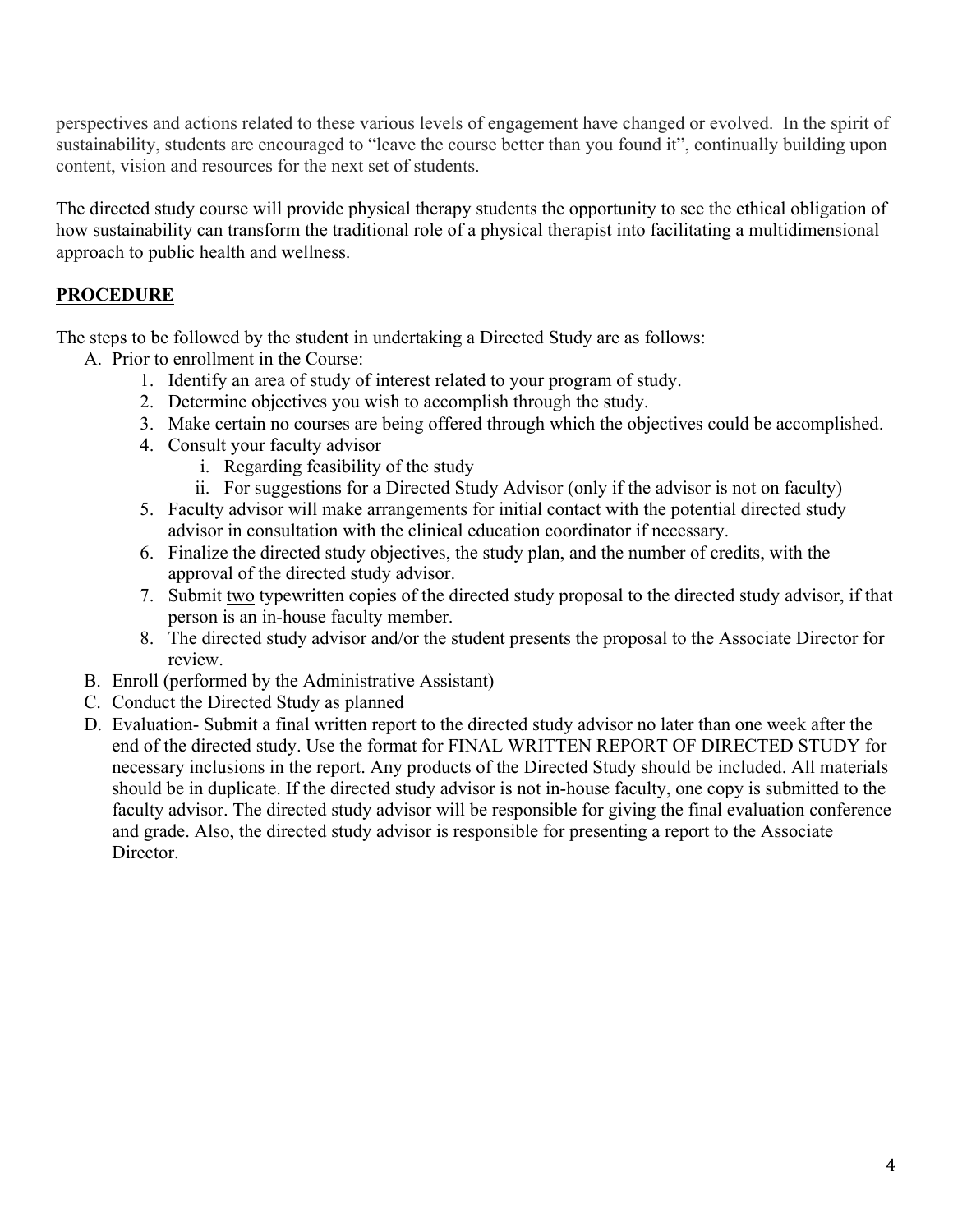### **OUTLINE FOR DIRECED STUDY PROPOSAL**

The following should be included in the Proposal for Directed Study:

- 1. Name of Student
- 2. Name of Advisor of Directed Study
- 3. Title of Directed Study
- 4. Credit Hours\*
- 5. Overall Objectives
	- a. Sub-objectives
- 6. Plan for carrying out the Directed Study
	- a. Activities of the student
	- b. Activities of the advisor
- 7. Materials and/or resources needed
- 8. Evaluation
	- a. Method of evaluation
	- b. Criteria, if not stated in sub-objectives
- 9. Statement of the relationship of the Directed Study to the student's overall program of study

\*Credit Hours are determined with the following formula and should be agreed upon with the advisor according to the proposed amount of time and effort the study will require:

1 hour credit is equal to one contact hour per week with two hours outside preparation for each contact hour.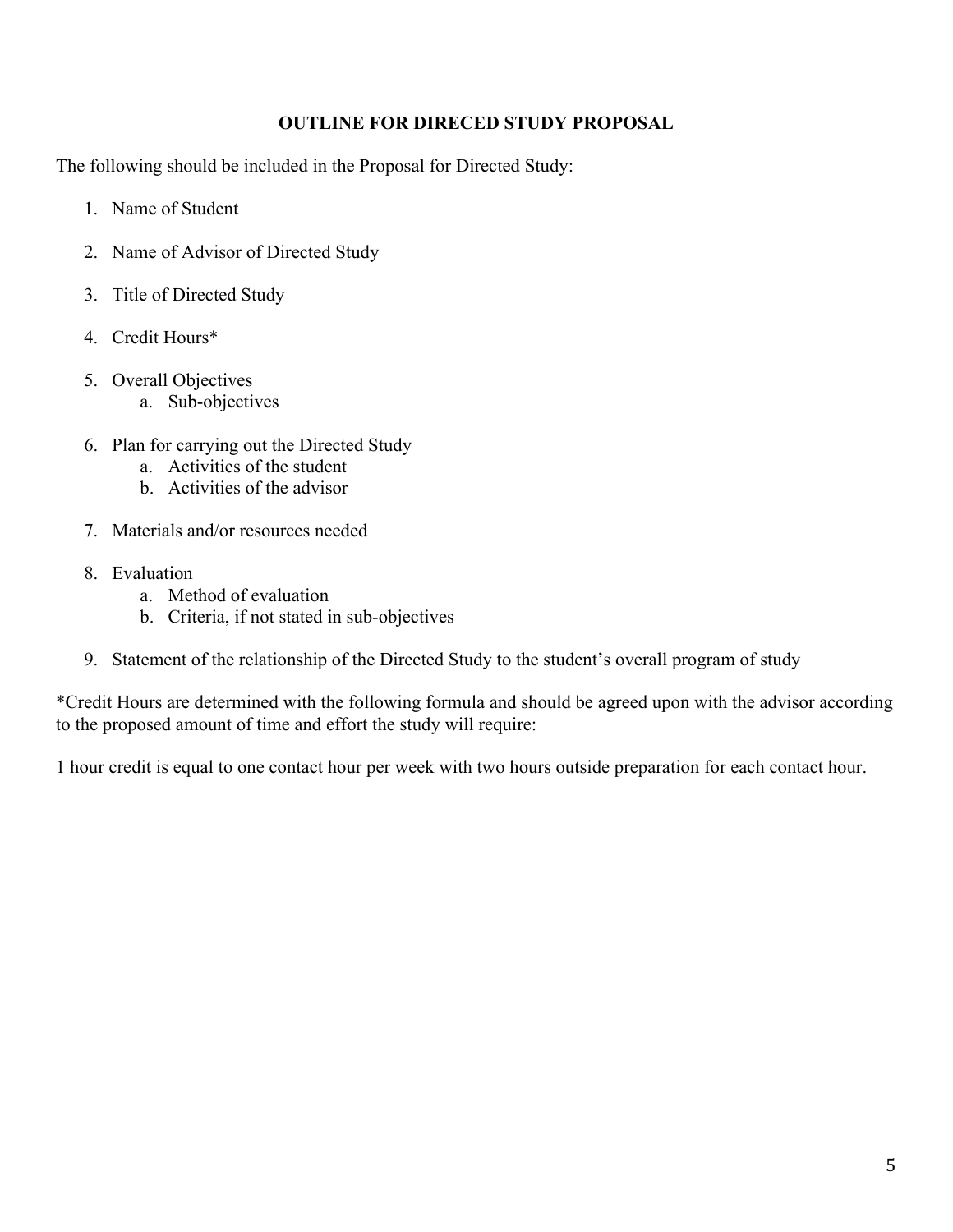#### **FORMAT FOR FINAL WRITTEN REPORT OF DIRECTED STUDY**

| Student                 | Date  |
|-------------------------|-------|
| Advisor                 | Title |
| Credit Hours            |       |
| Title of Directed Study |       |

- 1. Overall Objective
	- a. Summary of the accomplishments achieved in the study and extent of achievement of objectives and criteria.
- 2. Conclusions and/or Recommendations
- 3. Negotiated Grade
- 4. Materials or Products of the Directed Study, a copy to be provided to the Directed Study or faculty advisor, as per the Directed Study guide.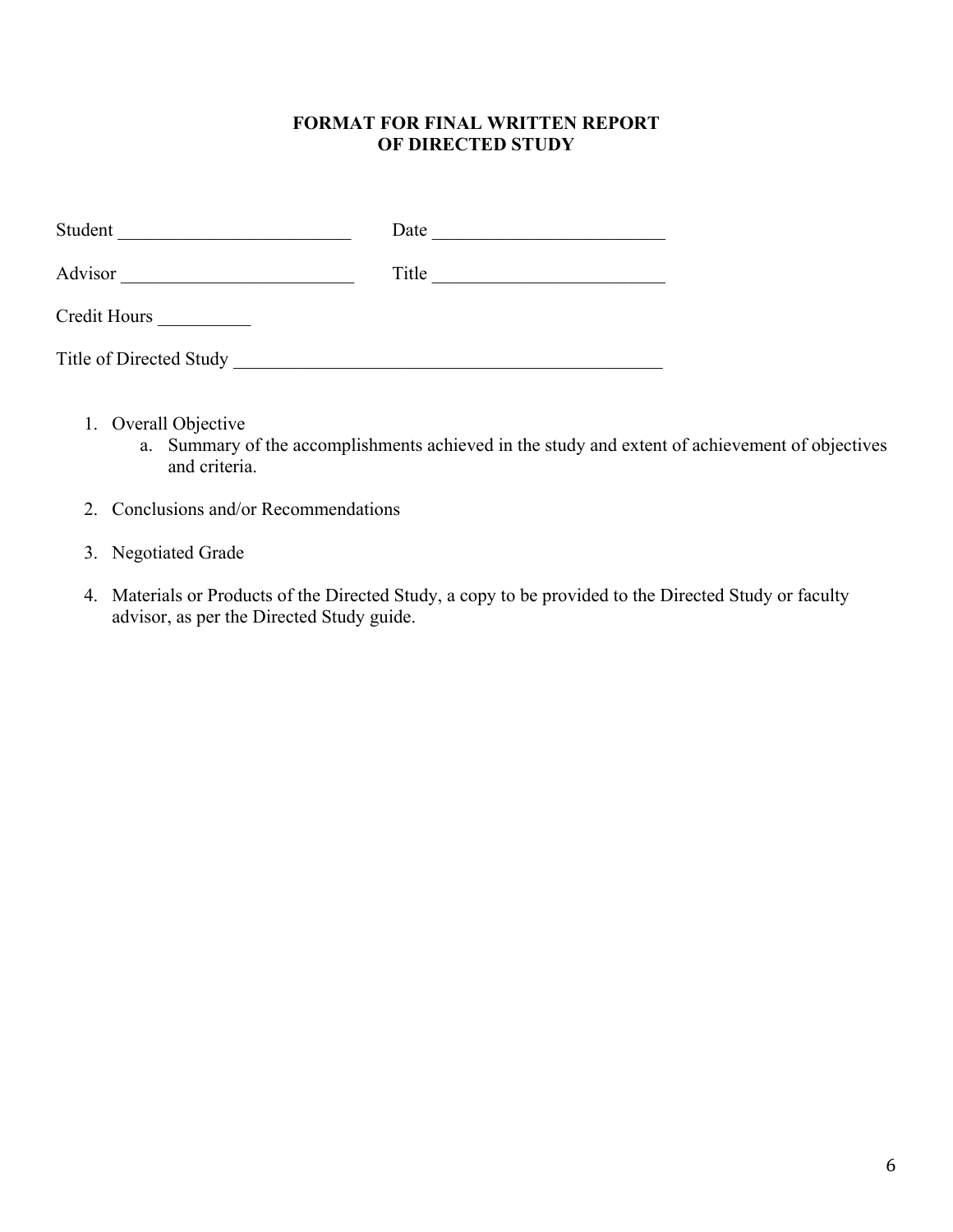# **COURSE OBJECTIVES**

# **Prior to completion of the course, the student will be responsible for utilizing readings and self study in order to:**

- 1. Articulate a working definition and understanding of sustainability, including the concepts of the "Triple Bottom Line" – Ecological, Economic and Social System goals.
- 2. Review the Sustainability Vision for Emory University, including goals and recommendations from the following areas:
	- a. Healthy Ecosystem Context
	- b. Healthy University Function in the Built Environment
	- c. Healthy University Structures, Leadership and Participation
	- d. Healthy Living-Learning-Working Community
	- e. Education and Research
- 3. Describe what it means to be a "citizen of place" and how that may impact the physical therapy profession and/or provision of care.
- 4. Identify the difference between "ego-centric" and "eco-centric" approach to medical practice and how that may impact physical therapy care.

## **Prior to completion of the course, the student will build upon self-study/course readings in order to:**

- 5. Determine the primary project focus of the directed study, identify and explain the relationship between society economics and the environment of a given problem from the physical therapy profession and elaborate on possible solutions for the problem. Outcomes from the primary project will describe opportunities for the physical therapy profession to better meet the needs of society through strategies supporting sustainability initiatives.
- 6. Apply the following framework to develop the learning objectives of the directed study: 1) identify an interdisciplinary approach to address the problem; 2) use learning on campus or in Atlanta as a means to develop strategic action plans; and 3) use a team teaching approach by identifying a PT faculty advisor and a non-PT, content advisor to co-direct the elective.
- 7. Develop increased awareness of thoughts, actions and responsibility in order to cultivate habits of effective, sustainable living. "*We must be the change we wish to see in the world*." - Ghandi
	- a. By the end of the course, identify ways to address sustainability on four levels:
		- i. Individually
		- ii. DPT curriculum and/or program activities
		- iii. Professionally (either in a clinic setting or broadly across PT profession)
		- iv. Civic/community

Note: The primary project focus should be on organization/profession/civic level.

8. Disseminate outcomes of project. Final project dissemination method, determined by student and faculty advisor, can be: 1) manuscript (suitable for possible journal submission), 2) poster presentation or 3) presentation to faculty/community audience.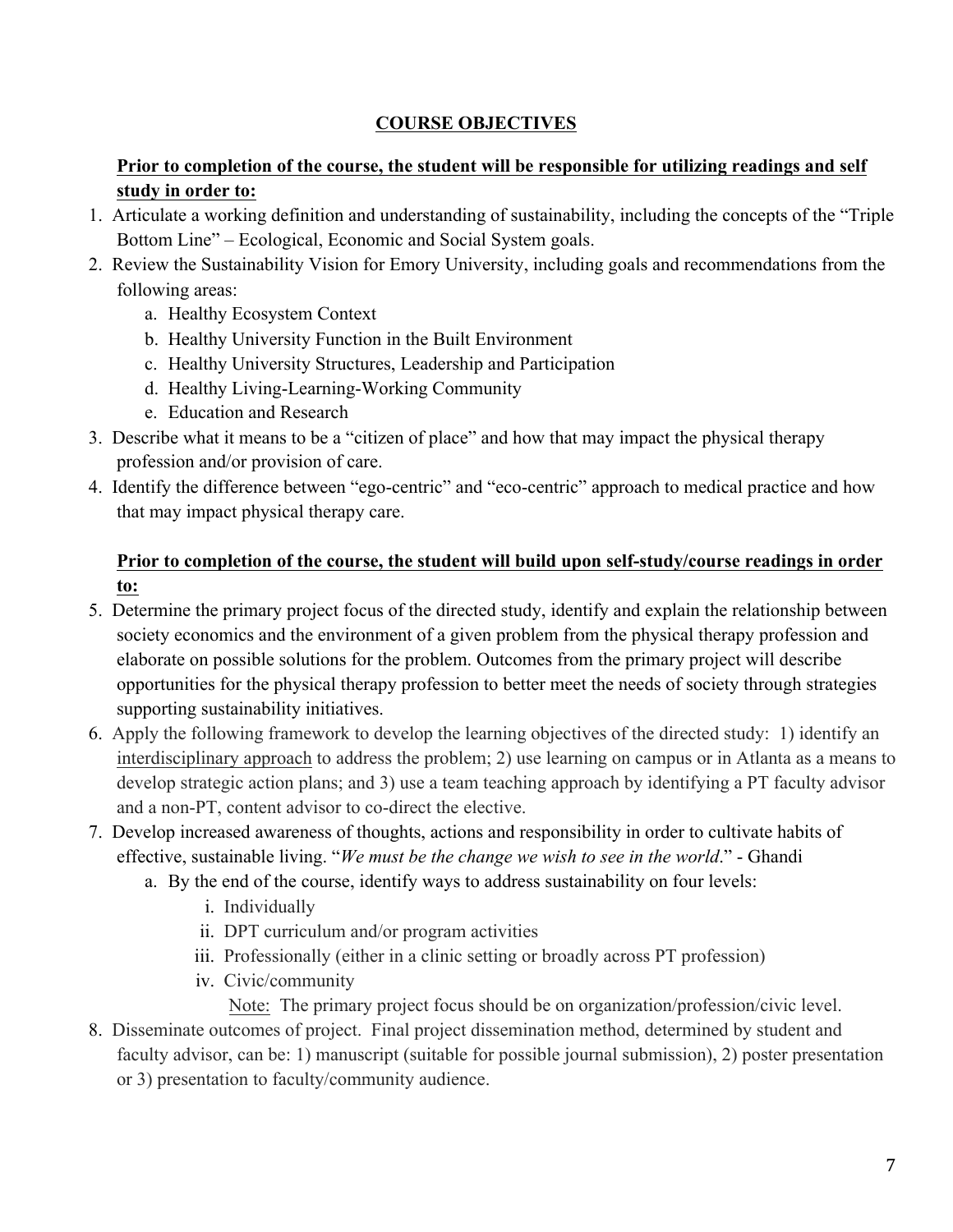- 9. Compose a 2-3 page narrative reflection paper describing the impact of this course participation on their perspectives and actions related to these various levels of engagement relating to sustainability concepts.
- 10. To support the sustainability theme of the directed study by leaving the course "better than you found it" by:
	- a. Providing at least 2 recommended readings to add to the pre-established "Required Readings List". The readings will provide a physical therapy student with additional resources to enhance the understanding of sustainability in healthcare.
	- b. Provide a summary of primary project under course resources link on directed study website for other students to review.
	- c. Share reflective narrative paper under course resources on directed study website for other students to review.

# **Course Requirements:**

Within the first two weeks:

- 1. The student will "Make A Pledge" by visiting: http://sustainability.emory.edu/
	- o Purpose: This is a personal pledge to address energy, sustainable food, water conservation, green space, commuting, recycling, and other sustainability issues when at Emory and at home.
	- o Refer three other people to take the pledge.
	- o While Emory University has committed itself to achieving overall sustainability, it will take the active participation of the entire Emory community to pitch in, turn off, conserve and re-evaluate daily habits for Emory to realize its vision.
- 2. The student will take the "Ecological Footprint Quiz" by visiting: http://www.myfootprint.org/
	- o Purpose: The Ecological Footprint Quiz estimates the amount of land and ocean area required to sustain your consumption patterns and absorb your wastes on an annual basis. After answering 27 easy questions you'll be able to compare your Ecological Footprint to others' and learn how to reduce your impact on the Earth.
- 3. The student will determine a working definition and understanding of sustainability (example below): What is sustainability?
	- o "Sustainability is based on a simple principle: Everything that we need for our survival and wellbeing depends, either directly or indirectly, on our natural environment. Sustainability creates and maintains the conditions under which humans and nature can exist in productive harmony, that permit fulfilling the social, economic and other requirements of present and future generations." – EPA webpage http://www.epa.gov/sustainability/basicinfo.htm

## By end of the course: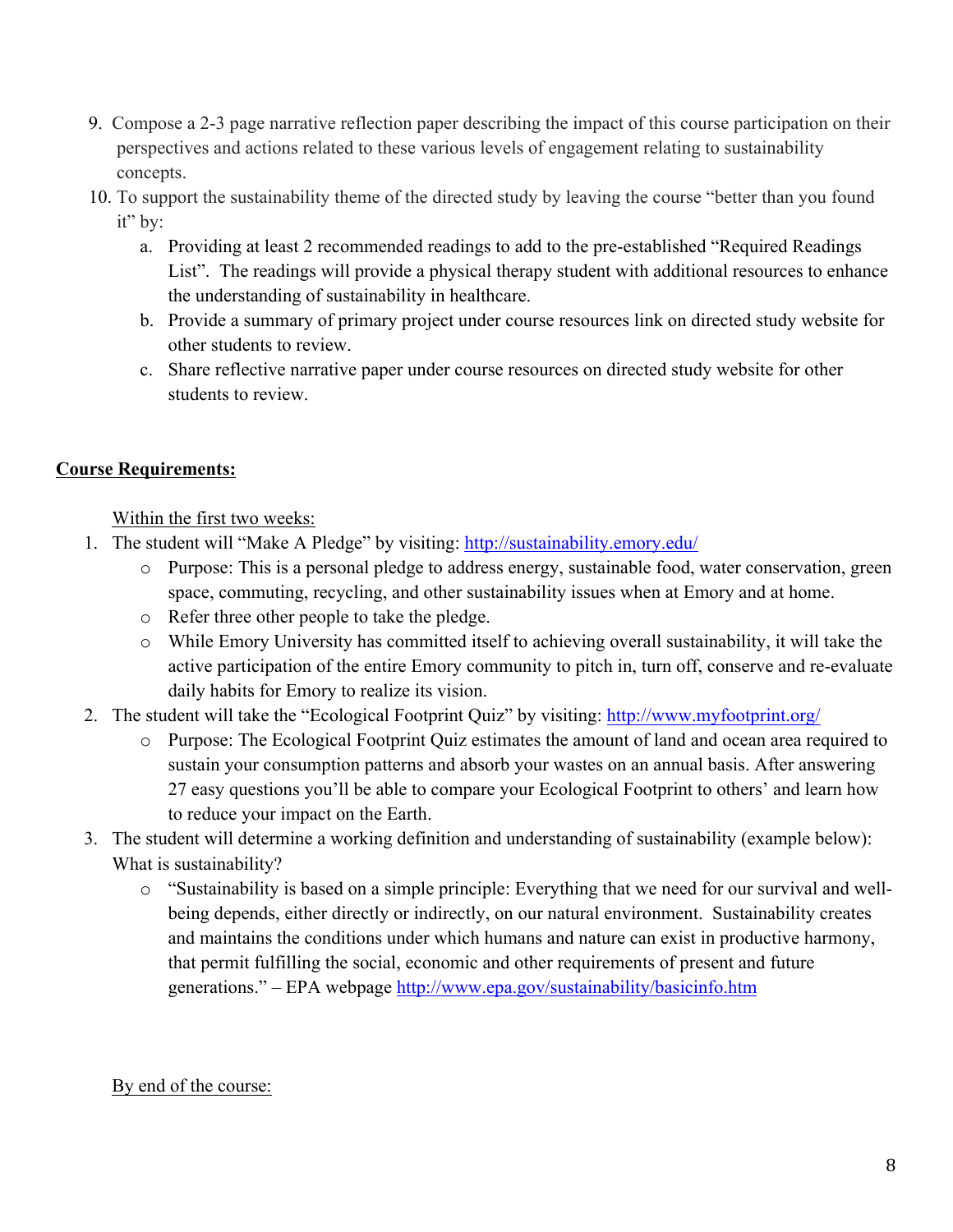- 4. Submit 2-3 page narrative reflection paper.
- 5. Identify and discuss with faculty advisor strategies/actions to address sustainability on the defined four levels.
- 6. Determine, develop and initiate implementation of primary project
- 7. Finalize dissemination of primary project (paper, poster, presentation) for final grade, determined by PT faculty advisor and non-PT faculty advisor.

## **RECOMMENDED READINGS LIST**

- http://sustainablehealthcare.org.uk/ot-susnet
- Individual
	- o " 'Going Green' at Home" http://www.epa.gov/region03/green/home.html
- Emory University, Sustainable Food Committee. "Eating Sustainably: An Introduction to Sustainable Food." Dec. 2011 <http://sustainability.emory.edu/uploads/articles/2012/02/2012022112281530/Sustainable\_Food\_Inform ation\_Booklet.pdf>.
- Whittaker, Ben. "Utilising the 'NHS Route Map for Sustainable Health' in Occupational Therapy." Centre for Sustainable Healthcare. NHS (2013).
- Hopwood B, Mellor M, O'Brien G. Sustainable Development: Mapping Different *Approaches. Sust*. Dev. 13, 38-52 (2005).